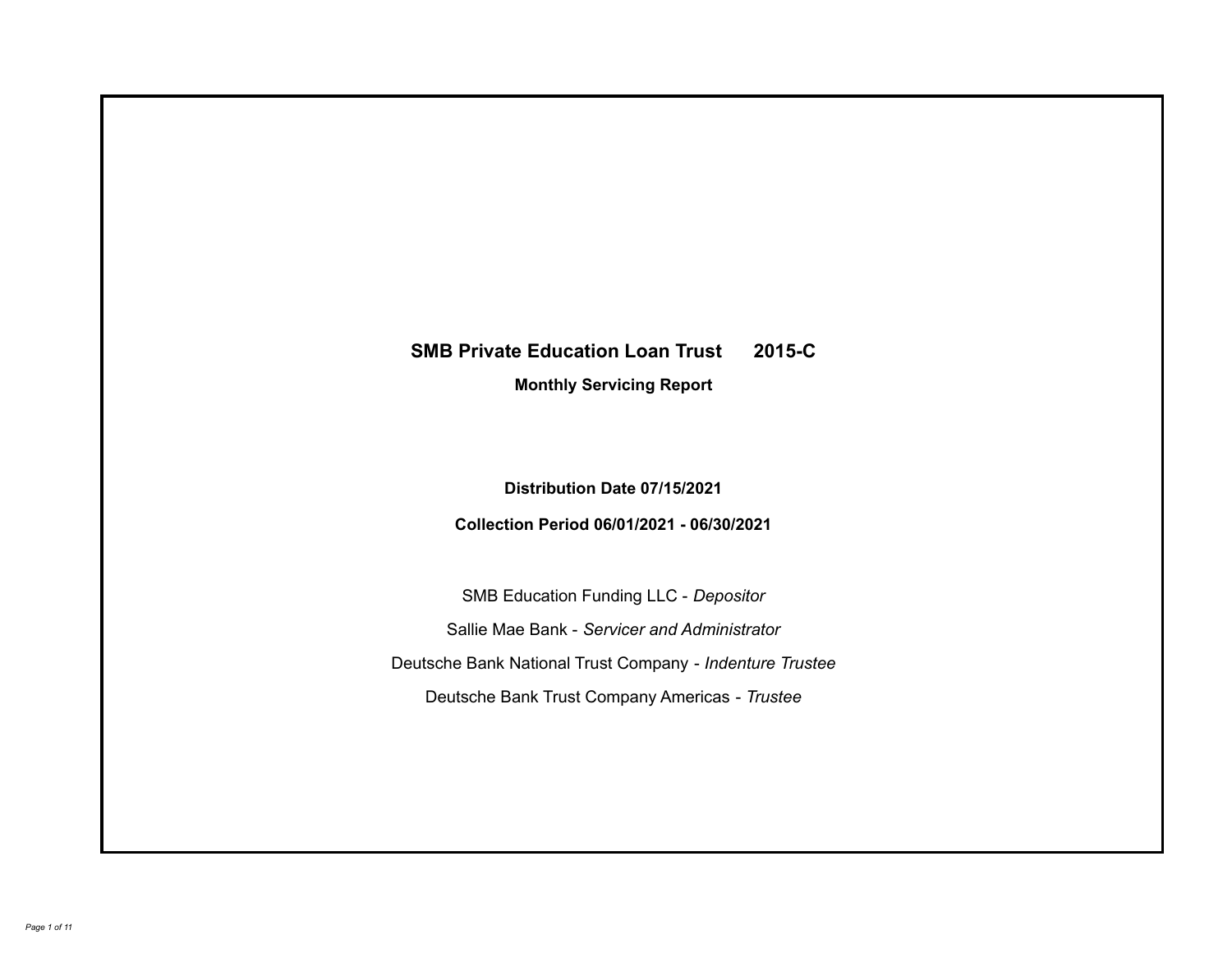A

| <b>Student Loan Portfolio Characteristics</b>                                                                             | <b>Settlement Date</b><br>10/27/2015 | 05/31/2021                                         | 06/30/2021                                         |
|---------------------------------------------------------------------------------------------------------------------------|--------------------------------------|----------------------------------------------------|----------------------------------------------------|
| <b>Principal Balance</b><br>Interest to be Capitalized Balance                                                            | \$693,787,197.00<br>55,852,621.68    | \$260,332,291.56<br>8,640,416.53                   | \$255,875,754.61<br>7,920,046.68                   |
| Pool Balance                                                                                                              | \$749,639,818.68                     | \$268,972,708.09                                   | \$263,795,801.29                                   |
| Weighted Average Coupon (WAC)<br>Weighted Average Remaining Term<br>Number of Loans<br>Number of Borrowers<br>Pool Factor | 8.22%<br>127.00<br>65,154<br>45,614  | 7.78%<br>128.79<br>24,175<br>17,471<br>0.358802589 | 7.78%<br>128.84<br>23,753<br>17,166<br>0.351896731 |
| Since Issued Total Constant Prepayment Rate (1)                                                                           |                                      | 9.11%                                              | 9.06%                                              |

| <b>Debt Securities</b> | <b>Cusip/Isin</b> | 06/15/2021      | 07/15/2021      |
|------------------------|-------------------|-----------------|-----------------|
| A2A                    | 78448RAB2         | \$27,683,201.71 | \$24,192,583.77 |
| A2B                    | 78448RAC0         | \$13,373,527.38 | \$11,687,238.52 |
| A <sub>3</sub>         | 78448RAD8         | \$75,000,000.00 | \$75,000,000.00 |
|                        | 78448RAE6         | \$70,000,000.00 | \$70,000,000.00 |
| ◡                      | 78448RAF3         | \$50,000,000.00 | \$50,000,000.00 |

| <b>Certificates</b> | Cusip/Isin | 06/15/2021   | 07/15/2021   |
|---------------------|------------|--------------|--------------|
| Residual            | 78448R106  | \$100,000.00 | \$100,000.00 |

| D  | <b>Account Balances</b>                | 06/15/2021      | 07/15/2021      |
|----|----------------------------------------|-----------------|-----------------|
|    | Reserve Account Balance                | \$1,884,455.00  | \$1,884,455.00  |
|    |                                        |                 |                 |
| E. | <b>Asset / Liability</b>               | 06/15/2021      | 07/15/2021      |
|    | Overcollateralization Percentage       | 12.24%          | 12.48%          |
|    | Specified Overcollateralization Amount | \$82,915,979.00 | \$82,915,979.00 |
|    | Actual Overcollateralization Amount    | \$32,915,979.00 | \$32,915,979.00 |

(1) For additional information, see 'Since Issued CPR Methodology' found on page 11 of this report.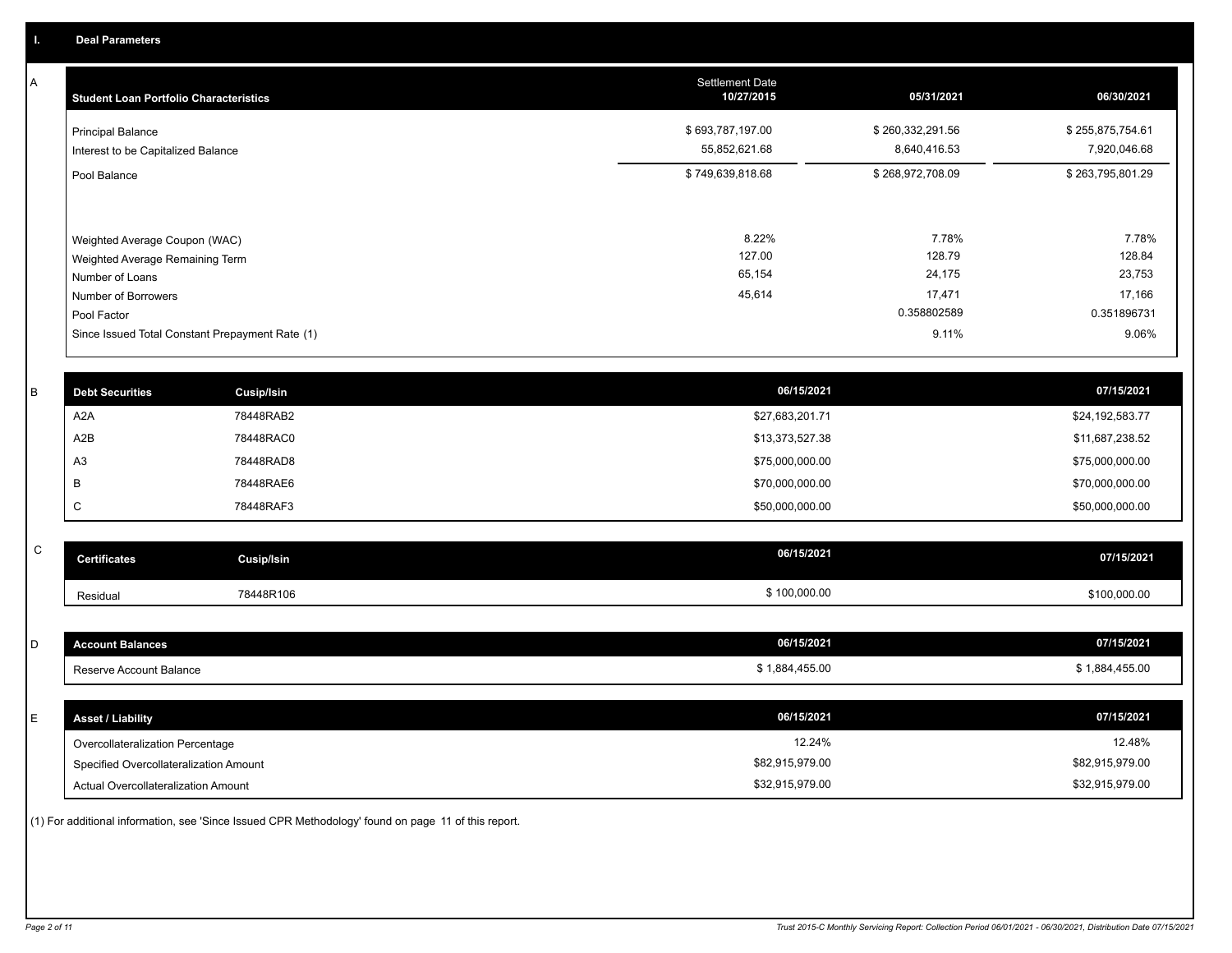| Α  | <b>Student Loan Principal Receipts</b>                           |                |
|----|------------------------------------------------------------------|----------------|
|    | <b>Borrower Principal</b>                                        | 4,787,548.08   |
|    | <b>Consolidation Activity Principal</b>                          | 0.00           |
|    | Seller Principal Reimbursement                                   | 0.00           |
|    | Servicer Principal Reimbursement                                 | 0.00           |
|    | Delinquent Principal Purchases by Servicer                       | 0.00           |
|    | <b>Other Principal Deposits</b>                                  | 0.00           |
|    | <b>Total Principal Receipts</b>                                  | \$4,787,548.08 |
| B  | <b>Student Loan Interest Receipts</b>                            |                |
|    | <b>Borrower Interest</b>                                         | 1,411,105.19   |
|    | <b>Consolidation Activity Interest</b>                           | 0.00           |
|    | Seller Interest Reimbursement                                    | 0.00           |
|    | Servicer Interest Reimbursement                                  | 0.00           |
|    | Delinquent Interest Purchases by Servicer                        | 0.00           |
|    | Other Interest Deposits                                          | 0.00           |
|    | <b>Total Interest Receipts</b>                                   | \$1,411,105.19 |
| C  | <b>Recoveries on Realized Losses</b>                             | \$84,860.99    |
| D  | <b>Investment Income</b>                                         | \$166.45       |
| E. | <b>Funds Borrowed from Next Collection Period</b>                | \$0.00         |
| F  | <b>Funds Repaid from Prior Collection Period</b>                 | \$0.00         |
| G  | Loan Sale or Purchase Proceeds                                   | \$0.00         |
| H  | Initial Deposits to Distribution Account                         | \$0.00         |
|    | <b>Excess Transferred from Other Accounts</b>                    | \$0.00         |
| J  | <b>Borrower Benefit Reimbursements</b>                           | \$0.00         |
| Κ  | <b>Other Deposits</b>                                            | \$0.00         |
| Г  | <b>Other Fees Collected</b>                                      | \$0.00         |
| M  | <b>AVAILABLE FUNDS</b>                                           | \$6,283,680.71 |
| N  | Non-Cash Principal Activity During Collection Period             | \$331,011.13   |
| O  | Aggregate Purchased Amounts by the Depositor, Servicer or Seller | \$0.00         |
| P  | Aggregate Loan Substitutions                                     | \$0.00         |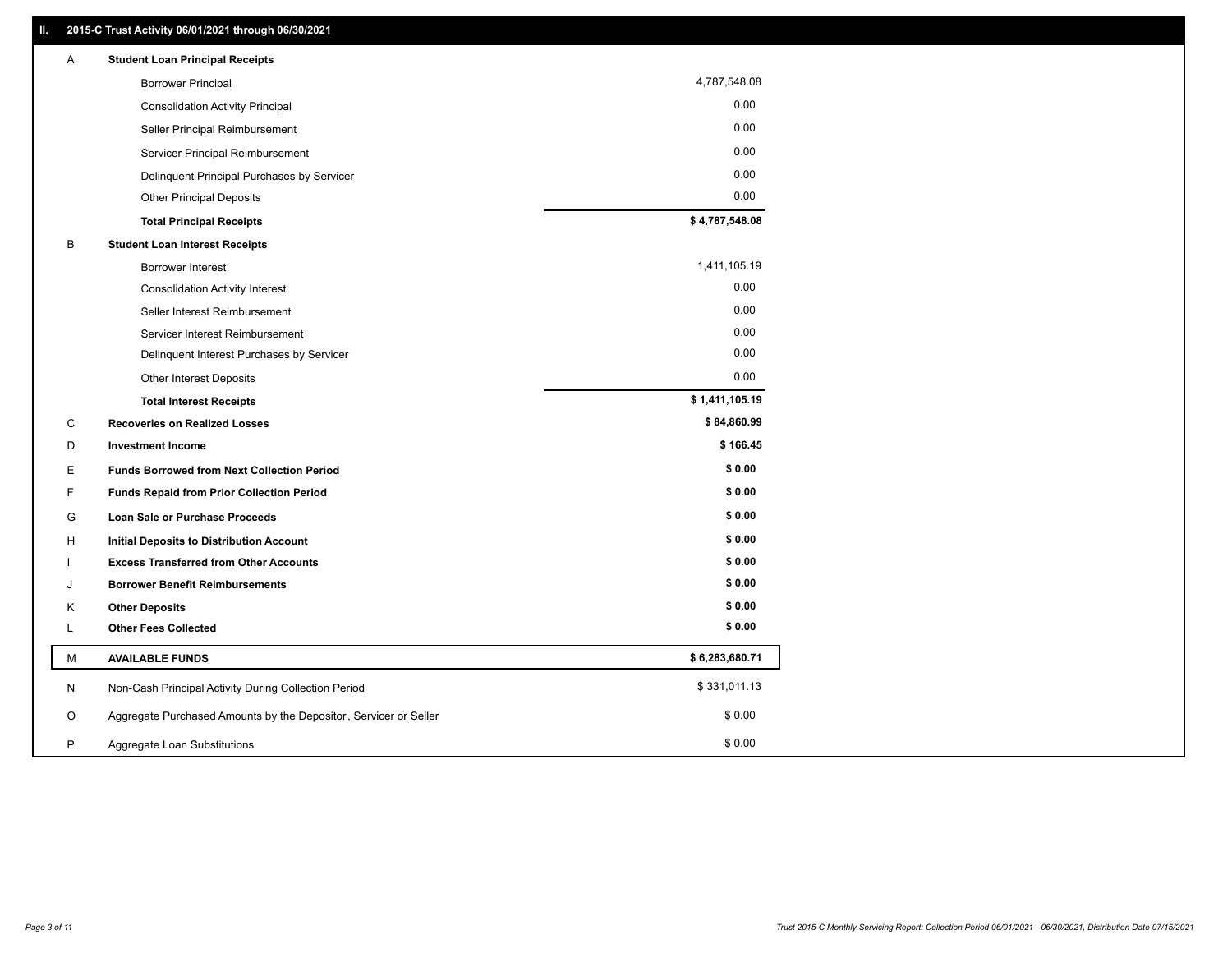|                   | <b>Loans by Repayment Status</b> |                          |            |                                                           |                |                            |                   |         |                                                           |                |                            |
|-------------------|----------------------------------|--------------------------|------------|-----------------------------------------------------------|----------------|----------------------------|-------------------|---------|-----------------------------------------------------------|----------------|----------------------------|
|                   |                                  |                          | 06/30/2021 |                                                           | 05/31/2021     |                            |                   |         |                                                           |                |                            |
|                   |                                  | <b>Wtd Avg</b><br>Coupon | # Loans    | Principal and<br><b>Interest Accrued</b><br>to Capitalize | % of Principal | % of Loans in<br>Repay (1) | Wtd Avg<br>Coupon | # Loans | Principal and<br><b>Interest Accrued</b><br>to Capitalize | % of Principal | % of Loans in<br>Repay (1) |
| INTERIM:          | IN SCHOOL                        | 8.85%                    | 288        | \$4,937,139.36                                            | 1.872%         | $-$ %                      | 8.85%             | 322     | \$5,477,126.00                                            | 2.036%         | $-$ %                      |
|                   | GRACE                            | 8.37%                    | 128        | \$1,903,100.98                                            | 0.721%         | $-$ %                      | 8.32%             | 122     | \$1,890,387.36                                            | 0.703%         | $-$ %                      |
|                   | <b>DEFERMENT</b>                 | 8.69%                    | 1,659      | \$24,669,460.70                                           | 9.352%         | $-$ %                      | 8.68%             | 1,781   | \$26,626,431.04                                           | 9.899%         | $-$ %                      |
| <b>REPAYMENT:</b> | <b>CURRENT</b>                   | 7.63%                    | 20,553     | \$215,431,044.87                                          | 81.666%        | 92.744%                    | 7.64%             | 20,843  | \$218,171,569.01                                          | 81.113%        | 92.847%                    |
|                   | 31-60 DAYS DELINQUENT            | 7.98%                    | 271        | \$3,993,658.29                                            | 1.514%         | 1.719%                     | 7.82%             | 300     | \$4,322,533.49                                            | 1.607%         | 1.840%                     |
|                   | 61-90 DAYS DELINQUENT            | 7.98%                    | 171        | \$2,787,226.25                                            | 1.057%         | 1.200%                     | 7.71%             | 149     | \$2,555,070.39                                            | 0.950%         | 1.087%                     |
|                   | > 90 DAYS DELINQUENT             | 8.18%                    | 129        | \$2,025,826.24                                            | 0.768%         | 0.872%                     | 8.71%             | 137     | \$2,210,819.52                                            | 0.822%         | 0.941%                     |
|                   | <b>FORBEARANCE</b>               | 7.86%                    | 554        | \$8,048,344.60                                            | 3.051%         | 3.465%                     | 7.58%             | 521     | \$7,718,771.28                                            | 2.870%         | 3.285%                     |
| <b>TOTAL</b>      |                                  |                          | 23,753     | \$263,795,801.29                                          | 100.00%        | 100.00%                    |                   | 24,175  | \$268,972,708.09                                          | 100.00%        | 100.00%                    |

Percentages may not total 100% due to rounding \*

1 Loans classified in "Repayment" include any loan for which interim interest only, \$25 fixed payments or full principal and interest payments are due.

| <b>Loans by Borrower Status</b> |                                                                                                                            |                          |         |                                                                  |                |                                |                          |         |                                                           |                |                                |
|---------------------------------|----------------------------------------------------------------------------------------------------------------------------|--------------------------|---------|------------------------------------------------------------------|----------------|--------------------------------|--------------------------|---------|-----------------------------------------------------------|----------------|--------------------------------|
|                                 |                                                                                                                            |                          |         | 06/30/2021                                                       |                |                                | 05/31/2021               |         |                                                           |                |                                |
|                                 |                                                                                                                            | <b>Wtd Avg</b><br>Coupon | # Loans | <b>Principal and</b><br><b>Interest Accrued</b><br>to Capitalize | % of Principal | % of Loans in<br>P&I Repay (2) | <b>Wtd Avg</b><br>Coupon | # Loans | Principal and<br><b>Interest Accrued</b><br>to Capitalize | % of Principal | % of Loans in<br>P&I Repay (2) |
| INTERIM:                        | IN SCHOOL                                                                                                                  | 8.61%                    | 487     | \$8,294,750.41                                                   | 3.144%         | $-$ %                          | 8.61%                    | 561     | \$9,441,621.10                                            | 3.510%         | $-$ %                          |
|                                 | <b>GRACE</b>                                                                                                               | 8.61%                    | 232     | \$3,523,565.13                                                   | 1.336%         | $-$ %                          | 8.62%                    | 210     | \$3,270,532.93                                            | 1.216%         | $-$ %                          |
|                                 | <b>DEFERMENT</b>                                                                                                           | 8.54%                    | 2,766   | \$38,998,734.39                                                  | 14.784%        | $-$ %                          | 8.53%                    | 2,997   | \$42,672,439.22                                           | 15.865%        | $-$ %                          |
| P&I REPAYMENT:                  | <b>CURRENT</b>                                                                                                             | 7.57%                    | 19,158  | \$196,388,502.35                                                 | 74.447%        | 92.210%                        | 7.56%                    | 19,315  | \$196,956,361.46                                          | 73.225%        | 92.213%                        |
|                                 | 31-60 DAYS DELINQUENT                                                                                                      | 7.89%                    | 258     | \$3,740,395.57                                                   | 1.418%         | 1.756%                         | 7.79%                    | 288     | \$4,162,200.07                                            | 1.547%         | 1.949%                         |
|                                 | 61-90 DAYS DELINQUENT                                                                                                      | 7.98%                    | 171     | \$2,787,226.25                                                   | 1.057%         | 1.309%                         | 7.71%                    | 146     | \$2,539,962.51                                            | 0.944%         | 1.189%                         |
|                                 | > 90 DAYS DELINQUENT                                                                                                       | 8.19%                    | 127     | \$2,014,282.59                                                   | 0.764%         | 0.946%                         | 8.71%                    | 137     | \$2,210,819.52                                            | 0.822%         | 1.035%                         |
|                                 | <b>FORBEARANCE</b>                                                                                                         | 7.86%                    | 554     | \$8,048,344.60                                                   | 3.051%         | 3.779%                         | 7.58%                    | 521     | \$7,718,771.28                                            | 2.870%         | 3.614%                         |
| <b>TOTAL</b>                    |                                                                                                                            |                          | 23,753  | \$263,795,801.29                                                 | 100.00%        | 100.00%                        |                          | 24,175  | \$268,972,708.09                                          | 100.00%        | 100.00%                        |
|                                 | Percentages may not total 100% due to rounding                                                                             |                          |         |                                                                  |                |                                |                          |         |                                                           |                |                                |
| $\overline{2}$                  | Loans classified in "P&I Repayment" includes only those loans for which scheduled principal and interest payments are due. |                          |         |                                                                  |                |                                |                          |         |                                                           |                |                                |

To conform with company standard reporting these sections now include Princial and Interest Accrued to Capitalize .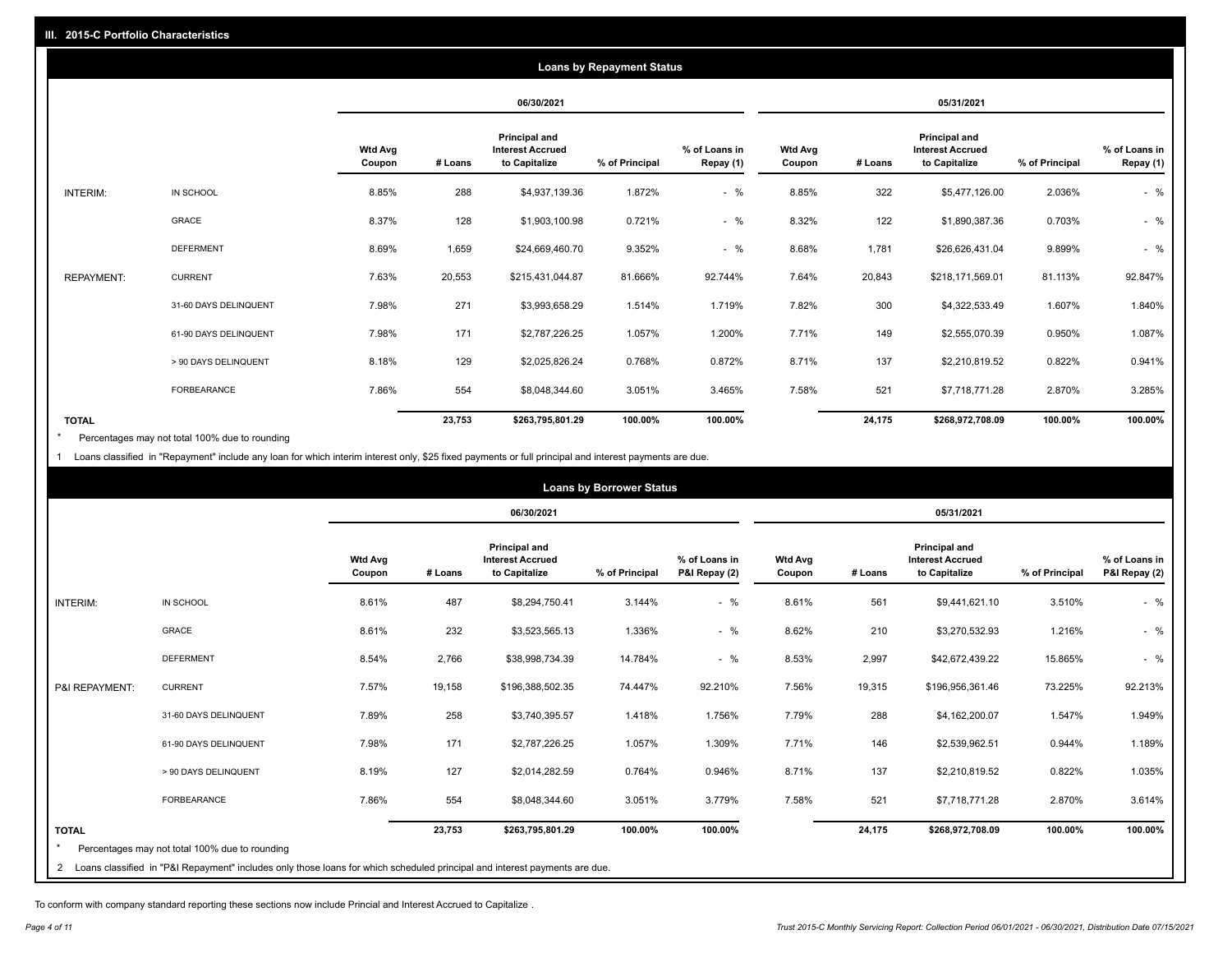|                                                                                                  | 6/30/2021        | 5/31/2021        |
|--------------------------------------------------------------------------------------------------|------------------|------------------|
| Pool Balance                                                                                     | \$263,795,801.29 | \$268,972,708.09 |
| Total # Loans                                                                                    | 23,753           | 24,175           |
| Total # Borrowers                                                                                | 17,166           | 17,471           |
| Weighted Average Coupon                                                                          | 7.78%            | 7.78%            |
| Weighted Average Remaining Term                                                                  | 128.84           | 128.79           |
| Percent of Pool - Cosigned                                                                       | 93.6%            | 93.6%            |
| Percent of Pool - Non Cosigned                                                                   | 6.4%             | 6.4%             |
| Borrower Interest Accrued for Period                                                             | \$1,644,548.85   | \$1,728,625.18   |
| Outstanding Borrower Interest Accrued                                                            | \$10,442,738.85  | \$11,193,766.68  |
| Gross Principal Realized Loss - Periodic *                                                       | \$597,993.76     | \$395,638.32     |
| Gross Principal Realized Loss - Cumulative *                                                     | \$36,520,360.85  | \$35,922,367.09  |
| Recoveries on Realized Losses - Periodic                                                         | \$84,860.99      | \$43,870.62      |
| Recoveries on Realized Losses - Cumulative                                                       | \$5,918,558.05   | \$5,833,697.06   |
| Net Losses - Periodic                                                                            | \$513,132.77     | \$351,767.70     |
| Net Losses - Cumulative                                                                          | \$30,601,802.80  | \$30,088,670.03  |
| Non-Cash Principal Activity - Capitalized Interest                                               | \$952,265.70     | \$519,500.70     |
| Since Issued Total Constant Prepayment Rate (CPR) (1)                                            | 9.06%            | 9.11%            |
| <b>Loan Substitutions</b>                                                                        | \$0.00           | \$0.00           |
| <b>Cumulative Loan Substitutions</b>                                                             | \$0.00           | \$0.00           |
| <b>Unpaid Servicing Fees</b>                                                                     | \$0.00           | \$0.00           |
| <b>Unpaid Administration Fees</b>                                                                | \$0.00           | \$0.00           |
| <b>Unpaid Carryover Servicing Fees</b>                                                           | \$0.00           | \$0.00           |
| Note Interest Shortfall                                                                          | \$0.00           | \$0.00           |
| Loans in Modification                                                                            | \$32,577,215.40  | \$33,142,949.80  |
| % of Loans in Modification as a % of Loans in Repayment (P&I)                                    | 15.90%           | 16.10%           |
|                                                                                                  |                  |                  |
| % Annualized Gross Principal Realized Loss - Periodic as a %<br>of Loans in Repayment (P&I) * 12 | 3.50%            | 2.31%            |
| % Gross Principal Realized Loss - Cumulative as a % of<br>Original Pool Balance                  | 4.87%            | 4.79%            |
|                                                                                                  |                  |                  |

\* In accordance with the Servicer's current policies and procedures, after September 1, 2017 loans subject to bankruptcy claims generally will not be reported as a charged- off unless and until they are delinquent for 120

(1) For additional information, see 'Since Issued CPR Methodology' found on page 11 of this report.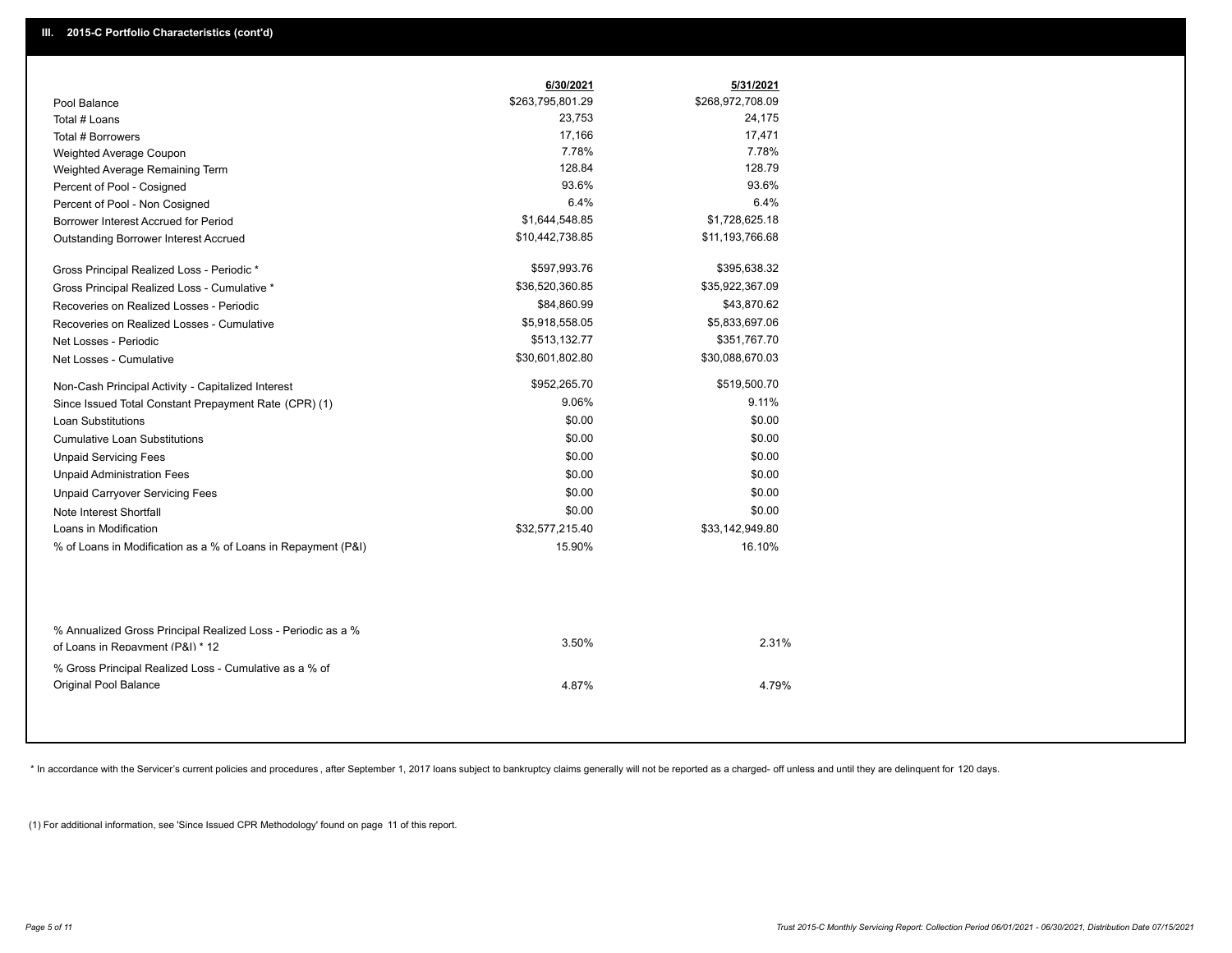#### **Loan Program**  A

|                                    | Weighted<br>Average | # LOANS | <b>\$ AMOUNT</b> | $%$ *    |
|------------------------------------|---------------------|---------|------------------|----------|
| - Smart Option Interest-Only Loans | 7.07%               | 4,179   | \$28,877,486.82  | 10.947%  |
| - Smart Option Fixed Pay Loans     | 7.75%               | 6,220   | \$80,123,561.58  | 30.373%  |
| - Smart Option Deferred Loans      | 7.93%               | 13.354  | \$154,794,752.89 | 58.680%  |
| - Other Loan Programs              | $0.00\%$            | 0       | \$0.00           | 0.000%   |
| <b>Total</b>                       | 7.78%               | 23,753  | \$263,795,801.29 | 100.000% |

\* Percentages may not total 100% due to rounding

B

C

**Index Type**

|                       | Weighted<br>Average | # LOANS  | <b>\$ AMOUNT</b> | $%$ *     |
|-----------------------|---------------------|----------|------------------|-----------|
| - Fixed Rate Loans    | 7.56%               | 5,778    | \$78,096,358.96  | 29.605%   |
| - LIBOR Indexed Loans | 7.87%               | 17.975   | \$185,699,442.33 | 70.395%   |
| - Other Index Rates   | $0.00\%$            | $\Omega$ | \$0.00           | $0.000\%$ |
| <b>Total</b>          | 7.78%               | 23,753   | \$263,795,801.29 | 100.000%  |

\* Percentages may not total 100% due to rounding

### **Weighted Average Recent FICO**

| $0 - 639$<br>640 - 669 | 1,586<br>1,503 | \$19,641,294.66  | 7.446%    |
|------------------------|----------------|------------------|-----------|
|                        |                |                  |           |
|                        |                | \$18,328,821.91  | 6.948%    |
| 670 - 699              | 2,428          | \$29,005,669.34  | 10.996%   |
| 700 - 739              | 5,007          | \$58,211,019.74  | 22.067%   |
| $740 +$                | 13,229         | \$138,608,995.64 | 52.544%   |
| $N/A$ <sub>(1)</sub>   |                | \$0.00           | $0.000\%$ |
| <b>Total</b>           | 23,753         | \$263,795,801.29 | 100.000%  |

To conform with company standard reporting these sections now include Princial and Interest Accrued to Capitalize .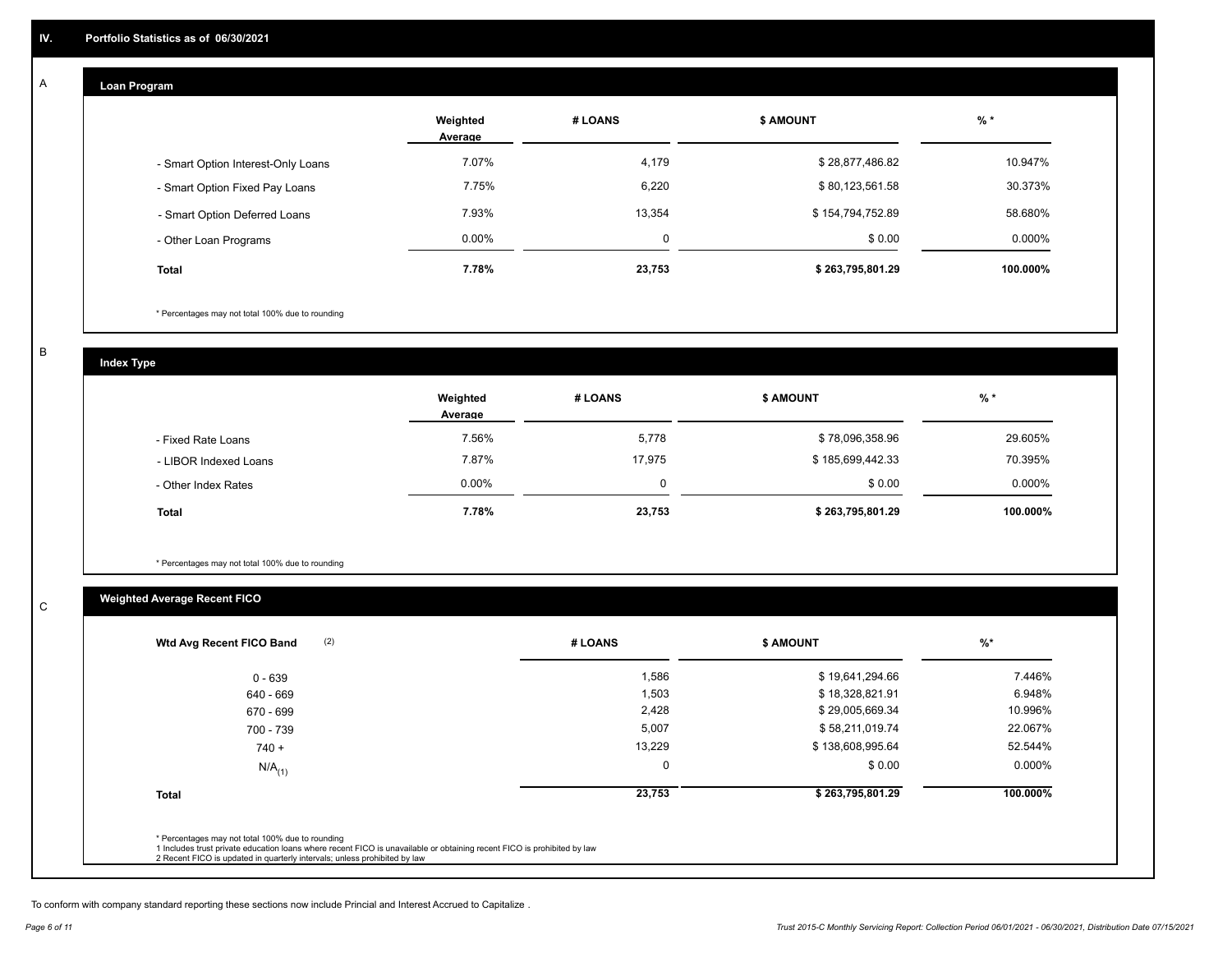| V. |       | 2015-C Reserve Account and Principal Distribution Calculations                              |                  |  |
|----|-------|---------------------------------------------------------------------------------------------|------------------|--|
| А. |       | <b>Reserve Account</b>                                                                      |                  |  |
|    |       | Specified Reserve Account Balance                                                           | \$1,884,455.00   |  |
|    |       | Actual Reserve Account Balance                                                              | \$1,884,455.00   |  |
| В. |       | <b>Principal Distribution Amount</b>                                                        |                  |  |
|    | i.    | Class A Notes Outstanding                                                                   | \$116,056,729.09 |  |
|    | ii.   | Pool Balance                                                                                | \$263,795,801.29 |  |
|    | iii.  | First Priority Principal Distribution Amount (i - ii)                                       | \$0.00           |  |
|    |       | Class A and B Notes Outstanding                                                             | \$186,056,729.09 |  |
|    | iv.   |                                                                                             | \$0.00           |  |
|    | v.    | First Priority Principal Distribution Amount                                                | \$263,795,801.29 |  |
|    | vi.   | Pool Balance                                                                                |                  |  |
|    | vii.  | Specified Overcollateralization Amount                                                      | \$82,915,979.00  |  |
|    | viii. | Available Funds (after payment of waterfall items A through H)                              | \$5,503,040.06   |  |
|    | ix.   | <b>Class C Notes Outstanding</b>                                                            | \$50,000,000.00  |  |
|    | х.    | Regular Principal Distribution Amount (if (iv > 0, (iv - v) - (vi - vii), min(viii, ix))    | \$5,176,906.80   |  |
|    |       |                                                                                             |                  |  |
|    | xi.   | Pool Balance                                                                                | \$263,795,801.29 |  |
|    | xii.  | 10% of Initial Pool Balance                                                                 | \$74,963,981.87  |  |
|    | xiii. | First Priority Principal Distribution Amount                                                | \$0.00           |  |
|    | XIV.  | Regular Principal Distribution Amount                                                       | \$5,176,906.80   |  |
|    | XV.   | Available Funds (after payment of waterfall items A through J)                              | \$326,133.26     |  |
|    |       | xvi. Additional Principal Distribution Amount (if(ix $\leq$ = x, min(xv, xi - xiii - xiv))) | \$0.00           |  |
|    |       |                                                                                             |                  |  |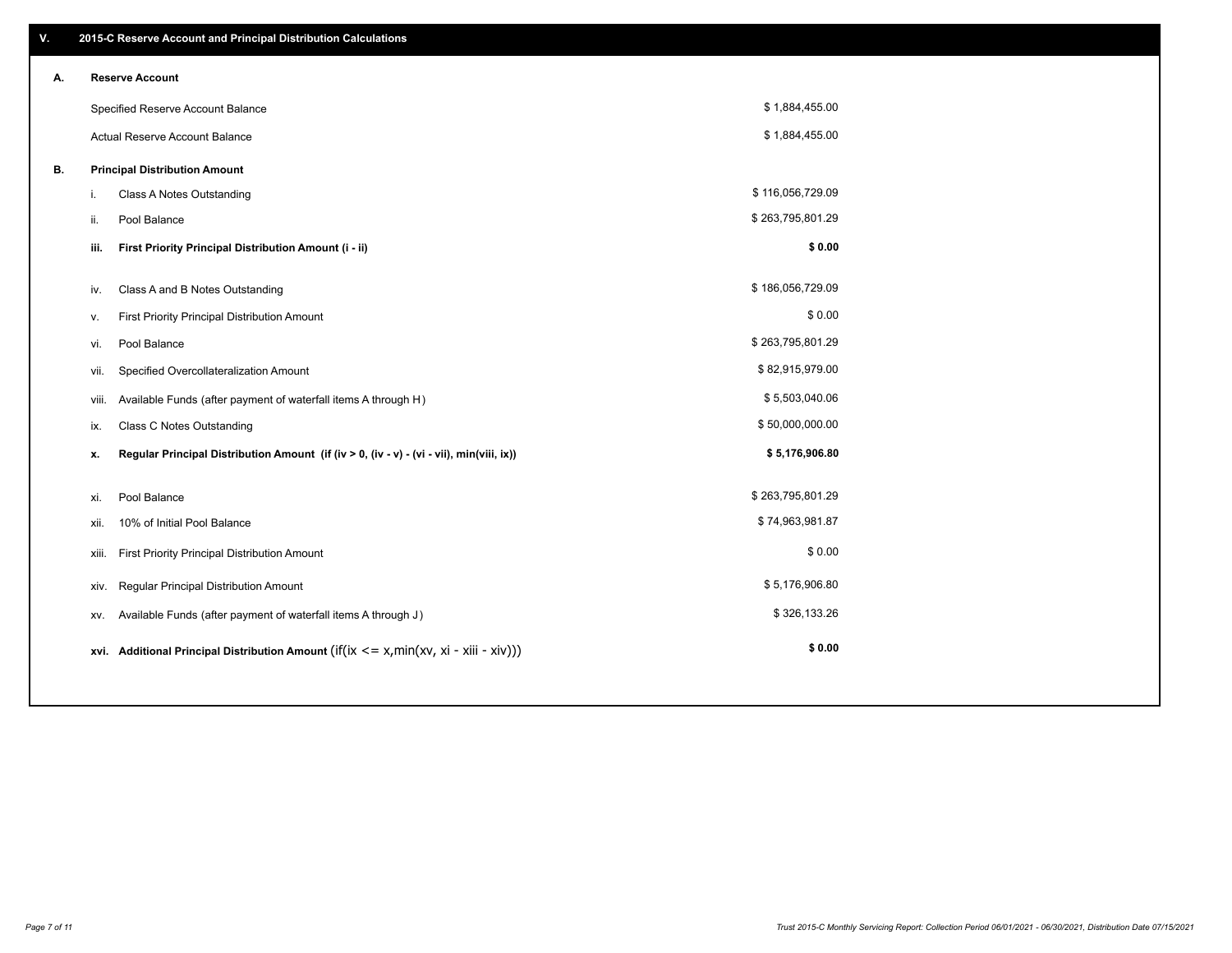|   |                                                         | Paid           | <b>Funds Balance</b> |
|---|---------------------------------------------------------|----------------|----------------------|
|   | <b>Total Available Funds</b>                            |                | \$6,283,680.71       |
| A | <b>Trustee Fees</b>                                     | \$0.00         | \$6,283,680.71       |
| B | <b>Servicing Fees</b>                                   | \$174,355.64   | \$6,109,325.07       |
| C | <b>Administration Fees</b>                              | \$8,333.00     | \$6,100,992.07       |
|   | ii. Unreimbursed Administrator Advances plus any Unpaid | \$0.00         | \$6,100,992.07       |
| D | Class A Noteholders Interest Distribution Amount        | \$206,285.34   | \$5,894,706.73       |
| Е | First Priority Principal Payment                        | \$0.00         | \$5,894,706.73       |
| F | Class B Noteholders Interest Distribution Amount        | \$204,166.67   | \$5,690,540.06       |
| G | <b>Class C Noteholders Interest Distribution Amount</b> | \$187,500.00   | \$5,503,040.06       |
| H | <b>Reinstatement Reserve Account</b>                    | \$0.00         | \$5,503,040.06       |
|   | Regular Principal Distribution                          | \$5,176,906.80 | \$326,133.26         |
| J | <b>Carryover Servicing Fees</b>                         | \$0.00         | \$326,133.26         |
| Κ | Additional Principal Distribution Amount                | \$0.00         | \$326,133.26         |
|   | Unpaid Expenses of Trustee                              | \$0.00         | \$326,133.26         |
| М | Unpaid Expenses of Administrator                        | \$0.00         | \$326,133.26         |
| N | Remaining Funds to the Residual Certificateholders      | \$326,133.26   | \$0.00               |

### **Waterfall Conditions**

| А. | <b>Class C Noteholders' Interest Distribution Condition</b> |                                                                                    |                  |  |  |
|----|-------------------------------------------------------------|------------------------------------------------------------------------------------|------------------|--|--|
|    |                                                             | Pool Balance                                                                       | \$263,795,801.29 |  |  |
|    | H.                                                          | Class A and B Notes Outstanding                                                    | \$186,056,729.09 |  |  |
|    | iii.                                                        | Class C Noteholders' Interest Distribution Ratio (i / ii)                          | 141.78%          |  |  |
|    | IV.                                                         | Minimum Ratio                                                                      | 110.00%          |  |  |
|    | ν.                                                          | Is the Class C Noteholders' Interest Distribution Condition Satisfied (iii $>$ iv) |                  |  |  |
|    |                                                             |                                                                                    |                  |  |  |

\* If the Class C Noteholders' Interest Distribution Condition is satisfied then the amount of interest accrued at the Class C Rate for the Accrual Period is Released on the distribution Date .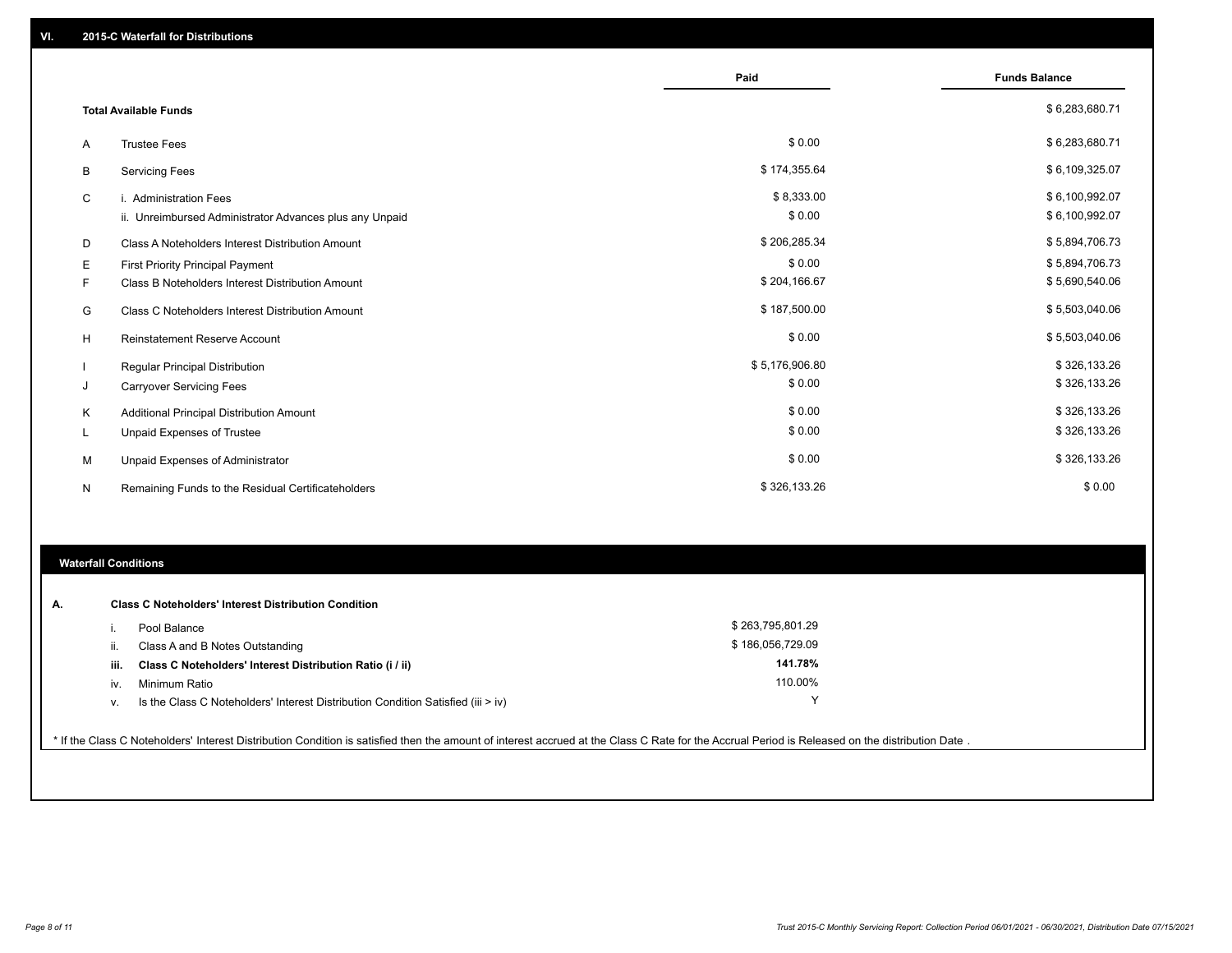## Ending Balance Factor Paydown Factor 0.016862889 0.016862889 0.000000000 Ending Principal Balance \$ 75,000,000.00 \$ 24,192,583.77 \$ \$ 24,192,583.77 \$ \$ 11,687,238.52 \$ 36,000,000.00 \$ 75,000,000.00 Principal Paid \$3,490,617.94 \$ 1,686,288.86 \$ - \$ - \$ - \$ - Interest Shortfall \$ 63,440.67 \$ 16,414.67 \$ 126,430.00 Interest Paid Total Interest Due \$ 63,440.67 \$ 16,414.67 \$ 126,430.00 \$ - \$ - \$ - Interest Shortfall from Prior Period Plus Accrued Interest  $\text{Current Interest Due}$  \$ 16,414.67  $\text{\$16,414.67}$ Accrued Interest Factor 0.002291667 0.001227400 0.001685733 Interest Rate\* 2.75000% 1.47288% 2.02288% Daycount Fraction 0.08333333 0.08333333 0.08333333 Accrual Period End 7/15/2021 7/15/2021 7/15/2021 Accrual Period Begin 6/15/2021 6/15/2021 6/15/2021 Record Date (Days Prior to Distribution) **1 NEW YORK BUSINESS DAY** 1 NEW YORK BUSINESS DAY 1 NEW YORK BUSINESS DAY Spread/Fixed Rate 2.75% 1.40% 1.95% Index FIXED LIBOR LIBOR Beginning Balance \$ 27,683,201.71 \$ \$ 13,373,527.38 \$ 75,000,000.00 \$ \$ 75,000,000.00 \$ \$ 75,000,000.00 \$ \$ 75,000,000 Cusip/Isin 78448RAB2 78448RAC0 78448RAD8 **A2A A2B A3** 0.116872385 0.116872385 1.000000000 **Distribution Amounts**

\* Pay rates for Current Distribution. For the interest rates applicable to the next distribution date, please see https://www.salliemae.com/about/investors/data/SMBabrate.txt.

**VII. 2015-C Distributions**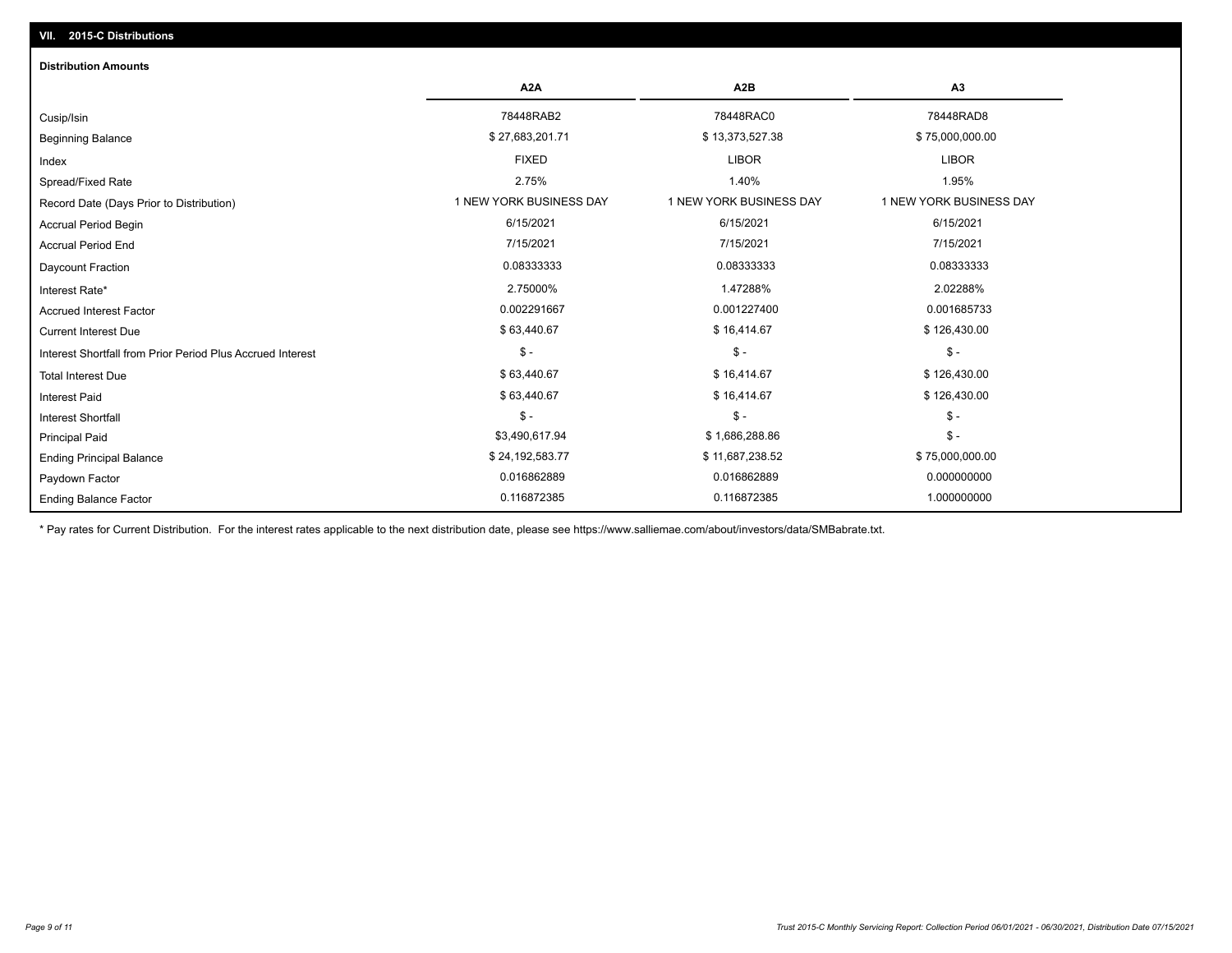| VII. 2015-C Distributions                                  |                         |                         |  |  |  |
|------------------------------------------------------------|-------------------------|-------------------------|--|--|--|
| <b>Distribution Amounts</b>                                |                         |                         |  |  |  |
|                                                            | в                       | C                       |  |  |  |
| Cusip/Isin                                                 | 78448RAE6               | 78448RAF3               |  |  |  |
| <b>Beginning Balance</b>                                   | \$70,000,000.00         | \$50,000,000.00         |  |  |  |
| Index                                                      | <b>FIXED</b>            | <b>FIXED</b>            |  |  |  |
| Spread/Fixed Rate                                          | 3.50%                   | 4.50%                   |  |  |  |
| Record Date (Days Prior to Distribution)                   | 1 NEW YORK BUSINESS DAY | 1 NEW YORK BUSINESS DAY |  |  |  |
| <b>Accrual Period Begin</b>                                | 6/15/2021               | 6/15/2021               |  |  |  |
| <b>Accrual Period End</b>                                  | 7/15/2021               | 7/15/2021               |  |  |  |
| Daycount Fraction                                          | 0.08333333              | 0.08333333              |  |  |  |
| Interest Rate*                                             | 3.50000%                | 4.50000%                |  |  |  |
| <b>Accrued Interest Factor</b>                             | 0.002916667             | 0.003750000             |  |  |  |
| <b>Current Interest Due</b>                                | \$204,166.67            | \$187,500.00            |  |  |  |
| Interest Shortfall from Prior Period Plus Accrued Interest | $\mathcal{S}$ -         | $\frac{1}{2}$           |  |  |  |
| <b>Total Interest Due</b>                                  | \$204,166.67            | \$187,500.00            |  |  |  |
| Interest Paid                                              | \$204,166.67            | \$187,500.00            |  |  |  |
| Interest Shortfall                                         | $\mathcal{S}$ -         | $\frac{1}{2}$           |  |  |  |
| <b>Principal Paid</b>                                      | $$ -$                   | $$ -$                   |  |  |  |
| <b>Ending Principal Balance</b>                            | \$70,000,000.00         | \$50,000,000.00         |  |  |  |
| Paydown Factor                                             | 0.000000000             | 0.000000000             |  |  |  |
| <b>Ending Balance Factor</b>                               | 1.000000000             | 1.000000000             |  |  |  |

\* Pay rates for Current Distribution. For the interest rates applicable to the next distribution date, please see https://www.salliemae.com/about/investors/data/SMBabrate.txt.